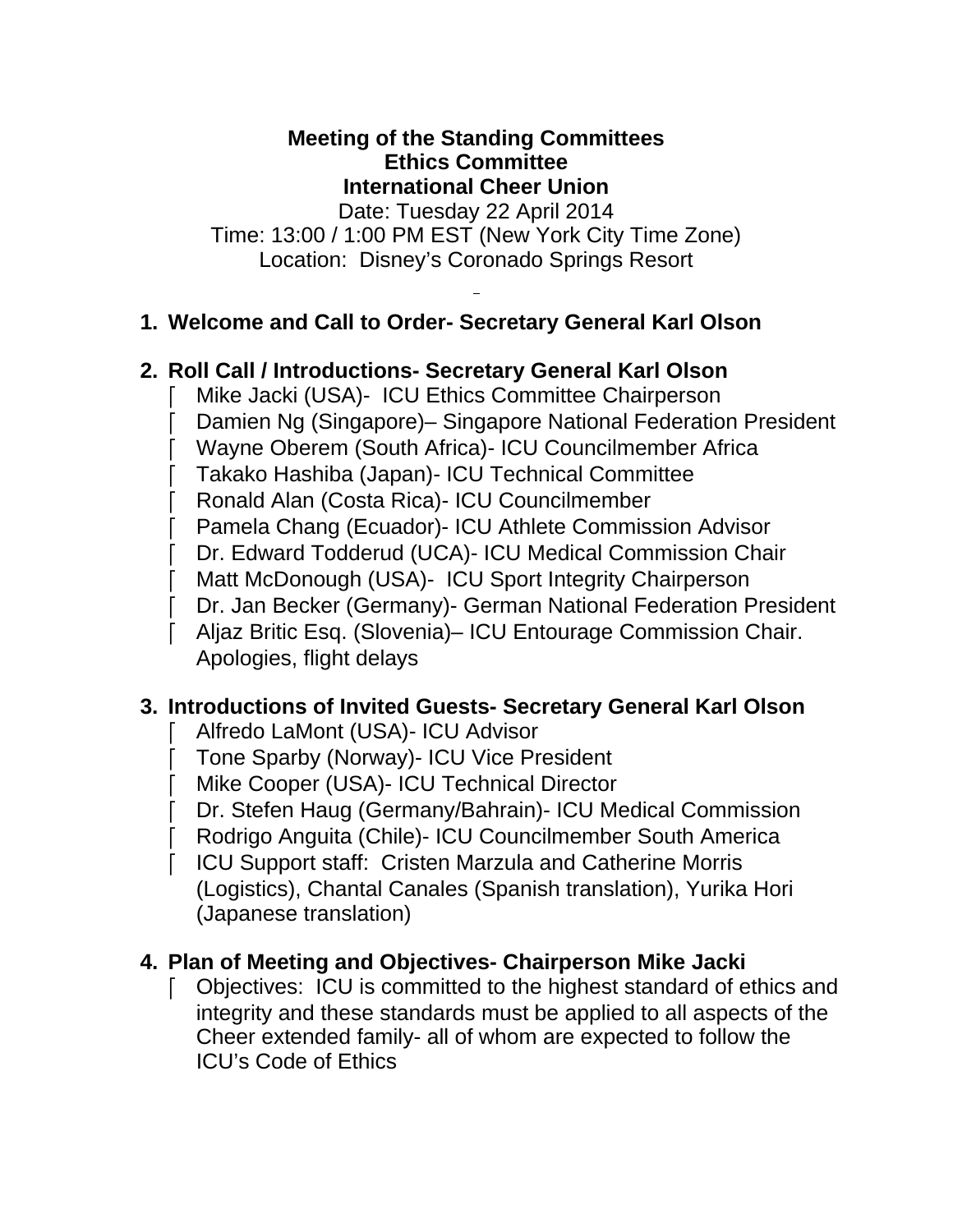- o Overall begin to further educate the organisation on the Code of Ethics, and install effect measures for reinforcement of the Code and provide a means for all stakeholders to confidentially report infringement of the Code
- o Develop a course of action to assure the Code is effectiveto protect our sport
- o Further review ICU's documents and educate our stakeholders to assure awareness is in place for the benefit of the Cheer extended family
- $\circ$  Sport integrity is a very significant part of protecting our sport and athletes-including, and not limited to Illegal Betting and match fixing. A separate group has been assigned to individually address this important issue- and documents and systems development for Sports Integrity is engaged in this process. Matt McDonough will be heading this groupand will provide reports to assist in this critical effort
- o Documents on policies and procedures and contact information to assist these objectives are located on the ICU website
- o A further review of these documents is critical, and encourages the Committee to begin very much familiar with existing policies and paths for stakeholders to report grievances

(documents are recirculated to the Committee Members)

# **5. Code of Ethics Stakeholders- ICU Ethics Commission Chair Mike Jacki**

| -Athletes | -Officials | -Entourage personnel -NFs |        |
|-----------|------------|---------------------------|--------|
| -Coaches  | -Officers  | -Family/Friends           | -Other |

# **6. Open discussion/issues**

- Wayne Oberem (South Africa)- Adds that this list appears similar to the list of Entourage members, but different to protect all of the stakeholders within our Sport. Asks for further clarification on the submitted documents
- Mike Jacki (Chairperson)- Refers the Grievance Procedure document as an excellent entrance point for stakeholders to inform the committee of problems, additionally an email address for anonymity for anyone who feels there is a break in Ethical behavior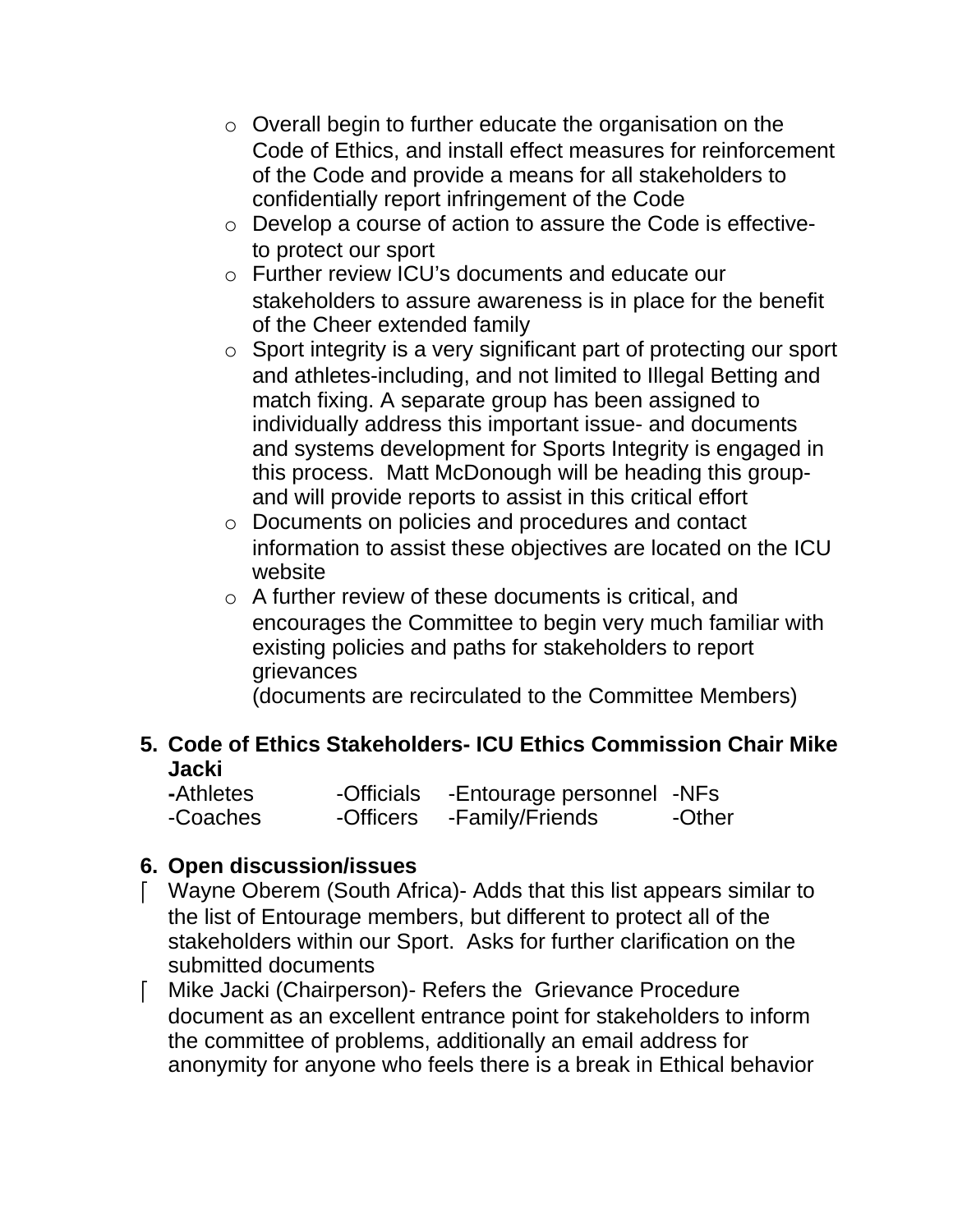- Pamela Chang (Ecuador)- Suggests the anonymity is critical, similar to the Athletes Commission- people in association with the ICU should feel absolutely comfortable to report their grievances. Granted, many won't be warranted, which this committee can review, but many will be very real of course.
- Ronald Alan (Costa Rica)- As ICU develops, many people will have fear to report problems- that they may have problems with unfair treatment for only notifying us of unethical behavior, this will probably become more of an item to review as ICU grows
- Mike Jacki (Chairperson)- Fully agrees, and encourages each committee member to remember this as time comes. Very importantit is critical for all stakeholders to come forward to the ICU with any problems or grievances so we can keep a written record of these actions. The ICU Ethics Committee cannot help unless we know there is an issue
- Matt McDonough (ICU Sports Integrity) We understand that the ICU is in its beginning stages on all issues on Sports Integrity as well, and policies and procedures document has be circulated for review. ICU has a separate group to meeting on this complex and growing issueand its quite important that the Ethic Committee is provided updates as this item will encroach into important issues of Ethics and our Code. More to be provided on this in the coming
- Takako Hashiba (Japan)- Encourages that the ICU provide this information as education to the coaches, and all members of our sport. Awareness is very important. In Japan, education is provided to prepare for negative influences and to prepare them for success. This would be a good policy to duplicate everywhere
- Dr. Jan Becker (German)- This is also important for the athletes commission, so the athletes know where to go
- Pamela Chang (Ecuador)- Fully agrees
- Rodrigo Anguita (Chile)- Adds, this problem is greater in Chile- where the cheer athletes and coaches are in the lower income bracket and it's easy for outside influences to come in and have a negative effect on their behavior. This will be a growing problem
- Mike Jacki (Chairperson)- Responds, that this is important and the Committee will need to provide a platform for the committee to receive this information, so action and a response can be provided. Without a method of reporting, the Committee cannot help. The ICU website will make this accessible and this will be circulated to the committee to help. No other comments